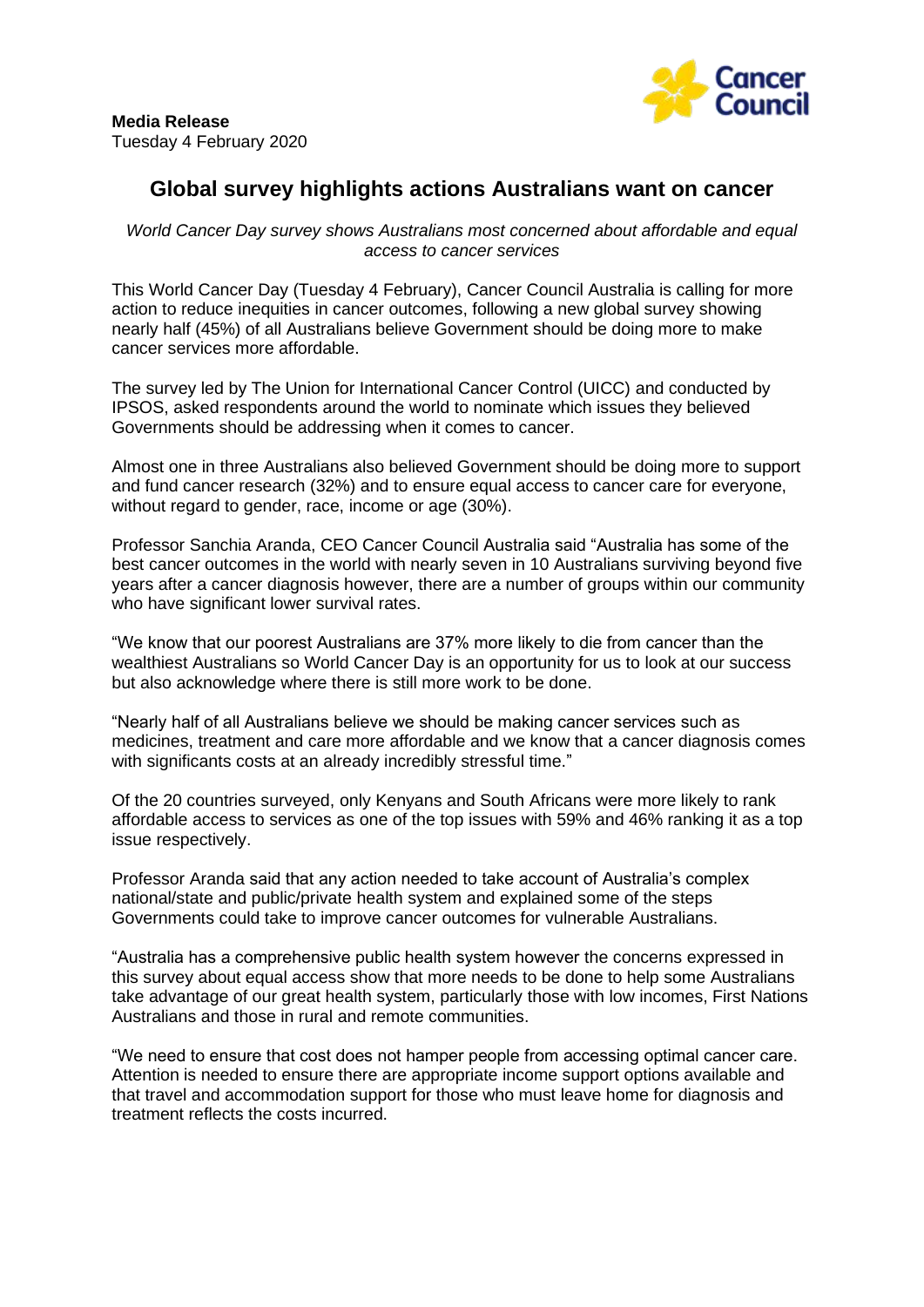"Cancer Council supports the Federal Health Minister's efforts to address the rising out of pocket costs experienced by people with cancer and continued attention to this issue will be required."



The survey results support a separate study that found 19% of people with cancer reported that a cost-related factor had influenced their decision making about treatment – including the costs of travelling to and from treatment, loss of income and actual costs of treatment.

"Research from the Consumer Health Forum concluded that more than a quarter of people having treatment for cancer incurred out of pocket costs of more than \$10,000 in the two years prior to the research being conducted.

"Aside from reducing out of pocket costs for patients, doctors and healthcare providers can play a significant role in helping patients to understand their treatment options, including the charges and expected out-of-pocket costs of each option. Informed decision making must include attention to the potential for financial hardship," Professor Aranda explained.

Affordability of cancer services was also the top issue for American respondents to the global survey. Both the US and UK also ranked supporting and funding cancer research and ensuring equal access to cancer care for everyone as top issues.

World Cancer Day is an initiative by UICC that aims to unite the world with the aim to save millions of cancer deaths every year. 2020 marks the 20<sup>th</sup> anniversary of World Cancer Day.

UICC has set a global target to reduce the number of premature deaths from cancer and noncommunicable disease by one third by 2030. The survey was the first multi-country public survey on cancer perceptions in a decade.

### **ENDS**

For media enquiries please contact Tegan Brown via the Cancer Council Australia media line: (02) 8063 4109 (diverts to mobile outside of business hours) or [media@cancer.org.au](mailto:media@cancer.org.au)

### **Notes to Editors**

To view UICC's World Cancer Day 2020 press kit, including their report and multimedia library, please click [here.](http://www.worldcancerday.org/embargo)

# **About World Cancer Day 2020**

World Cancer Day takes place every year on 4 February and is the uniting global initiative under which the world comes together to raise the profile of cancer in a positive and inspiring way. Spearheaded by the Union for International Cancer Control (UICC), the day aims to save millions of preventable deaths each year by raising awareness and improving education about the disease while calling for action from governments and individuals across the world.

World Cancer Day 2020 will be led by the theme 'I Am and I Will', an empowering call for personal commitment and represents the power of our actions taken now to reduce the growing impact of cancer.

This year follows on from the success of last year's campaign, which saw nearly 1,000 activities taking place in 127 countries, over 700,000 social media posts, and 62 governments participating in 2019.

For more information, please visit: [www.worldcancerday.org](http://www.worldcancerday.org/)

# **About the survey:**